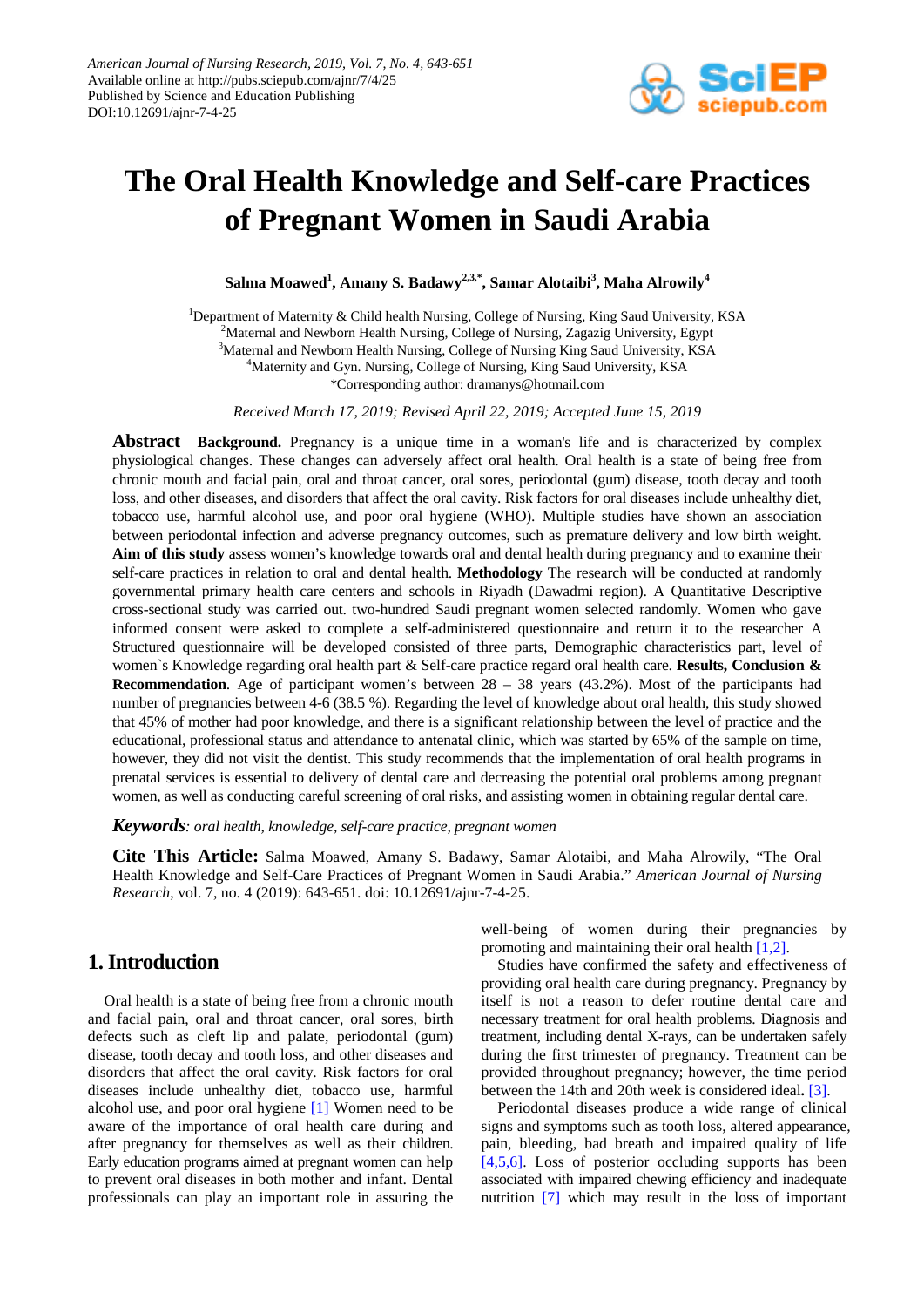nutrients due to over preparation of food in order it easier to eat. Inadequate nutrition during pregnancy may lead to poor fetal growth and possibly interfere with kidney development which in turn leads to raised blood pressure in adulthood. Other changes associated with pregnancy include chloasma, facial telangiectasia, sialorrhea, tooth surface loss usually related to vomiting when severe (hyperemesis gravidarum), increased mobility of teeth and oral aphthate [\[8,9,10\].](#page-7-4)

Morning sickness is a common problem which is encountered by women, early in their pregnancies. The gastric acids which are present in the emesis, erode the enamel on the inner surface of the teeth, most commonly the front teeth  $[11]$ . This is a concern only in the cases with frequent vomiting, for example, in bulimics and in patients with hyperemesis gravidum. Erosion of the enamel can easily be controlled by advising the patients to rinse their mouths thoroughly after vomiting, with a solution that contains sodium bicarbonate. Sodium bicarbonate neutralizes the acids and it prevents the damage which is caused by the residue which remains on the teeth. Erosion of the teeth which are on the lingual and palatal surfaces of the incisors was mentioned in a case report, but as per our knowledge, there is no clinical study which is available to support this finding [\[12,13,14\].](#page-7-6)

Checking the salivary estrogen level has been suggested as a screening test to detect the risk potential for preterm labor. The recent studies have suggested a link between periodontal disease and preterm low birth weight. The periodontal disease seemed to be independent of good oral hygiene and a periodontal treatment [\[15,16\].](#page-7-7)

The opinions of nursing practitioners and certified nurse midwives on oral health care for pregnant women were also sought by the North Carolina research group. Among 219 nurses, 86% reported referring patients for dental health screening; many showed equivocal information regarding the more favorable prenatal trimester to initiate dental treatment but admitted the need to collaborate with dental professionals to reduce risks during pregnancy [\[4\].](#page-7-2)

### **1.1. Aim of the Study**

Assess women's knowledge towards oral and dental health during pregnancy and to examine their self-care practices in relation to oral and dental health.

#### **1.2. Research Questions**

- 1. How knowledgeable are Saudi pregnant women about oral health care?
- 2. What are the oral hygiene habits and practices of Saudi pregnant women in Riyadh?

### **1.3. Study Methodology**

### **1.3.1. Research Design**

A Quantitative descriptive cross-sectional study was carried out.

#### **1.3.2. Setting**

The research was conducted at randomly selected governmental primary health care centers and schools in Riyadh and Dawadmi region.

#### **1.3.3. Sampling**

## **Sample type:**

Multi stage random sample. **Sample Size:**

200 pregnant women

# **Sample Criteria:**

# **Inclusion criteria:**

- 1. Saudi women. 2. All pregnancy periods.
- **Exclusion criteria:**
	- 1. Mothers with diabetic.
	- 2. Non- Saudi

## **1.4. Tools of Data Collection**

A Structured questionnaire will be developed by the researcher to collect data after the review of literature. It consists of 3 parts: **Part One** will cover the demographic characteristics such as: age, marital status, number of children, level of education, parent level of education, Ideal number of children desired **Part two** will cover the: level of women`s Knowledge regarding oral health knowledge close-ended questions. **Part three** will cover the Self-care practice regard oral health care.

#### **1.5. Testing instrument**

- **a. Pilot study:** will be carried out on 7 participants to evaluate the validity of the tool, which will be used in this study for data collecting and accordingly necessary modification will be done. The participants who will be tested as pilot study will be excluded from the study sample.
- **b. Expert Evaluation:** content validity of the questionnaire will be tested through review by 5 experts from the same field in order to prove the relevancy of questionnaire statement to the study objectives.

# **2. Results**

**Table 1. Distribution of the Saudi pregnant women according to their socio-demographic characteristic (n=200)**

<span id="page-1-0"></span>

| <b>Parameter</b>             | <b>Frequency</b> | Percent % |
|------------------------------|------------------|-----------|
| Age                          |                  |           |
| $17 - 27$                    | 36               | 18.1      |
| 28-38                        | 86               | 43.2      |
| 39-49                        | 77               | 38.7      |
| <b>Educational level</b>     |                  |           |
| primary-secondary            | 6                | 3.0       |
| intermediate                 | 15               | 7.5       |
| secondary                    | 49               | 24.6      |
| academic                     | 129              | 64.8      |
| <b>Professional status</b>   |                  |           |
| Employee                     | 142              | 71.7      |
| housewife                    | 56               | 28.3      |
| <b>Income status</b>         |                  |           |
| less than 5000 SR            | 36               | 18.3      |
| 5000 to 10000 SR             | 83               | 42.1      |
| 10000 and more SR            | 78               | 39.6      |
| The number of family members |                  |           |
| $1 - 3$                      | 22               | 11.3      |
| $4 - 7$                      | 117              | 60.3      |
| $8 - 10$                     | 43               | 22.2      |
| 11-15                        | 12               | 6.2       |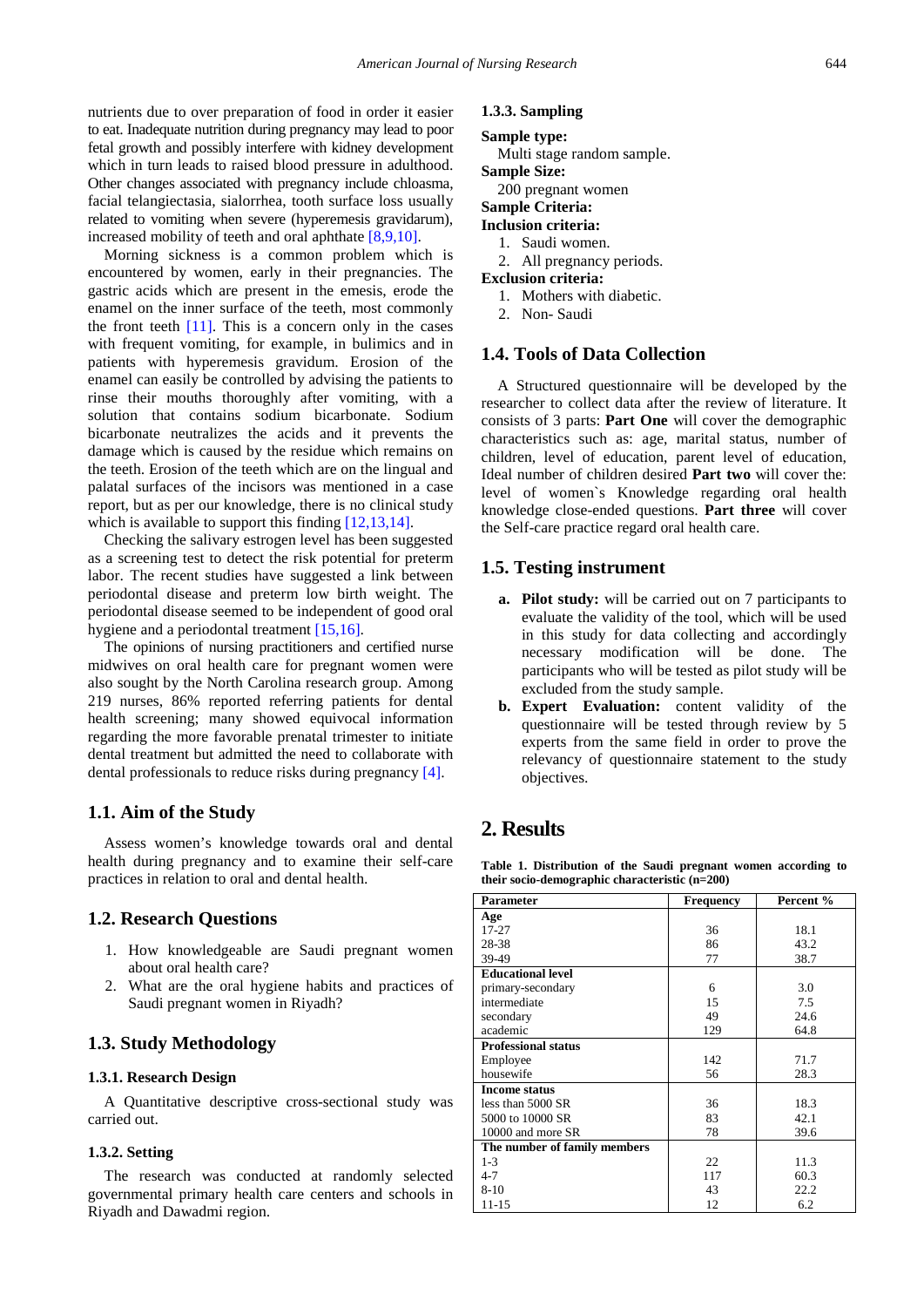[Table 1](#page-1-0) shows the socio-demographic characteristics of the participants. Most participants, 86 (43.2%), were aged between 28-38 years old participant and most of them from university-level education were 64.8%. About 71.7 of participants were employed the participants were asked to rate their family income was less than 5000, from 5000-10000, from 10000 and more about (42.1) their family income from 5000 to 10000, (39.6) considered their income from 10000 and more, (18.3) considered their income less than 5000. Majority of participant s (60.3) have number of family from 4-7, (22.2) of participant have number of family from  $8 - 10$ .

**Table 2. Distribution of the Saudi pregnant women according to their obstetrical history: (n=200)**

<span id="page-2-0"></span>

| <b>Parameter</b>                    | <b>Frequency</b> | Percent % |
|-------------------------------------|------------------|-----------|
| <b>Number of pregnancies</b>        |                  |           |
| $1 - 3$                             | 71               | 36.4      |
| $4 - 6$                             | 75               | 38.5      |
| $7-9$                               | 36               | 18.5      |
| $10-13$                             | 13               | 6.7       |
| numbers of deliveries               |                  |           |
| $1 - 3$                             | 78               | 39.8      |
| $4 - 6$                             | 83               | 42.3      |
| $7-9$                               | 25               | 12.8      |
| $10-13$                             | 10               | 5.1       |
| number of abortion                  |                  |           |
| Once                                | 51               | 47.2      |
| Twice                               | 15               | 13.9      |
| three times                         | 10               | 9.3       |
| Others                              | 32               | 29.6      |
| The number of living children       |                  |           |
| $1 - 3$                             | 74               | 40.2      |
| $4 - 6$                             | 79               | 42.9      |
| $7-9$                               | 23               | 12.5      |
| $10-13$                             | 8                | 4.3       |
| do you go for antenatal care clinic |                  |           |
| Yes                                 | 174              | 88.8      |
| N <sub>0</sub>                      | 22               | 11.2      |
| The month go to care for pregnancy  |                  |           |
| first 3 months of pregnancy         | 114              | 61.6      |
| mid 3 months of pregnancy           | 33               | 17.8      |
| last 3 months of pregnancy          | 38               | 20.5      |

[Table 2](#page-2-0) shows the obstetrics characteristics of the participants. Most of participants had number of pregnancies between 4-6 they were 75 (38.5). About (42.3) considered their number of deliveries from 4 to 6, the majority of participants, (47.2) had once previous abortion,

(40.2) considered the number of living children from 1- 3 whilst (42.9) the number of their children from 4 to 6). Most of the participants, 174 (88.8%), were go to antenatal care clinic and the month they go to the antenatal care in the first 3 months of pregnancy they were 114 (61.6).

[Table 3](#page-2-1) show the chronic disease and past surgical history of participants A majority of participants (83.3) were didn't complained from chronic diseases whilst (16.7) participants complained from chronic diseases, about (50.0) were complained from hypertension, (10.0) were complained from Gingivitis (5.0) were complained from Asthma. The Majority of the participants, (63.1) answered with a "no" about past surgical history, (52.3) of participants have cesarean sections.

**Table 3. Distribution of the Saudi pregnant women according to their chronic disease and past surgical history (n=200)**

<span id="page-2-1"></span>

| <b>Parameter</b>                    | <b>Frequency</b>         | Percent % |
|-------------------------------------|--------------------------|-----------|
| Do you suffer from chronic diseases |                          |           |
| $\bullet$ Yes                       | 33                       | 16.7      |
| $\bullet$ No                        | 165                      | 83.3      |
| if yes, indicate the disease        |                          |           |
| $\bullet$ Asthma                    | $\mathbf{1}$             | 5.0       |
| $\bullet$ Colon                     | 1                        | 5.0       |
| • Gingivitis                        | $\mathfrak{D}$           | 10.0      |
| • Hypertension                      | 10                       | 50.0      |
| • Hypertension and hypothyroidism   | 1                        | 5.0       |
| · Hypothyroidism                    | $\overline{\mathcal{L}}$ | 20.0      |
| • Sinusitis                         | 1                        | 5.0       |
| Have you ever did surgery           |                          |           |
| $\bullet$ Yes                       | 73                       | 36.9      |
| $\cdot$ No                          | 125                      | 63.1      |
| if yes specify                      |                          |           |
| • Adenoids                          | 1                        | 1.5       |
| $\bullet$ Appendix                  | 5                        | 7.7       |
| • Caesarean section                 | 34                       | 52.3      |
| • Caesarean section and Gallstones  | $\overline{c}$           | 3.1       |
| • Dilation and curettage            | 5                        | 7.7       |
| • Gallstones                        | 9                        | 13.8      |
| • Heart surgery                     | 1                        | 1.5       |
| • Hernia                            | 4                        | 6.2       |
| • Myopia                            | 1                        | 1.5       |
| • Sebaceous cyst                    | 3                        | 4.6       |

**Table 4. Distribution of the Saudi pregnant women according to their general knowledge about oral health (n=200)**

<span id="page-2-2"></span>

| Question (knowledge)                                                                                                                                  |                | Yes           |                | No.           |                | I don't know  |  |
|-------------------------------------------------------------------------------------------------------------------------------------------------------|----------------|---------------|----------------|---------------|----------------|---------------|--|
|                                                                                                                                                       | N <sub>0</sub> | $\frac{0}{0}$ | N <sub>0</sub> | $\frac{0}{0}$ | N <sub>0</sub> | $\frac{0}{0}$ |  |
| 1-pregnant women are faced with a new situation from all areas; health,<br>psychological and hormonal which affects the health of the mouth and teeth | 150            | 75.8          | 21             | 10.6          | 27             | 13.6          |  |
| 2-the importance of oral and dental care begins before pregnancy to reduce<br>dental problems during pregnancy                                        | 155            | 77.9          | 15             | 7.5           | 29             | 14.6          |  |
| 3-Gum disease in pregnant women more than non-pregnant women                                                                                          | 136            | 68.0          | 23             | 11.5          | 41             | 20.5          |  |
| 4-change in the hormones during pregnancy have negative effect on the gum                                                                             | 120            | 60.0          | 27             | 13.5          | 53             | 26.5          |  |
| 5-Vomiting with nausea in the first months contain acids damage the outer layer<br>of the teeth                                                       | 85             | 42.5          | 30             | 15.0          | 85             | 42.5          |  |
| 6-pregnant women can visit the dentist for treatment and advice if necessary                                                                          | 161            | 80.9          | 14             | 7.0           | 24             | 12.1          |  |
| 7-pregnant diet affects baby's teeth are healthy since are baby teeth beginning the<br>fourth month                                                   | 115            | 59.9          | 10             | 5.2           | 67             | 34.9          |  |
| 8-calcium deficiency during pregnancy causes necrosis in teeth                                                                                        | 155            | 77.9          | $\overline{7}$ | 3.5           | 37             | 18.6          |  |
| 9-during your pregnancy you experienced caries and periodontitis                                                                                      | 84             | 42.4          | 114            | 57.6          | $\Omega$       | 0.0           |  |
| 10-do you have children who have dental problems                                                                                                      | 78             | 40.0          | 117            | 60.0          | $\Omega$       | 0.0           |  |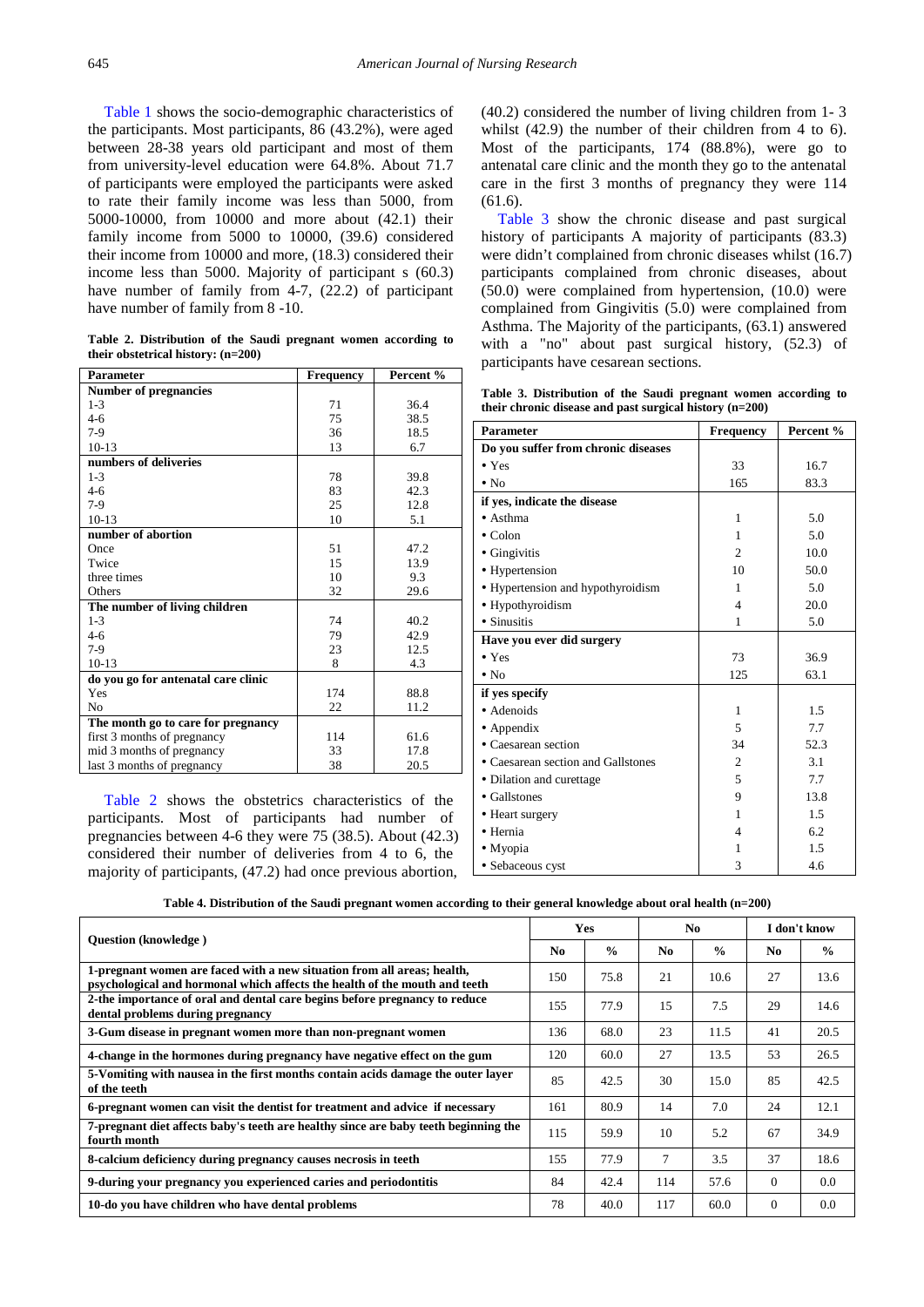<span id="page-3-0"></span>

|                                                                                                                                                                        |                | Yes           |                | N <sub>0</sub> |          | I don't know  |
|------------------------------------------------------------------------------------------------------------------------------------------------------------------------|----------------|---------------|----------------|----------------|----------|---------------|
| <b>Ouestion (Self-Care Practice)</b>                                                                                                                                   | N <sub>0</sub> | $\frac{0}{0}$ | N <sub>0</sub> | $\frac{0}{0}$  | No.      | $\frac{0}{0}$ |
| 1-Brushing teeth after vomiting directly harmful to teeth                                                                                                              | 49             | 24.5          | 87             | 43.5           | 64       | 32.0          |
| 2-Suck some candy to reduce nausea associated with pregnancy during the first months<br>causing dental caries and gingivitis                                           | 88             | 44.9          | 42             | 21.4           | 66       | 33.7          |
| 3-do you have a toothbrush at home to clean teeth                                                                                                                      | 194            | 97.0          | 6              | 3.0            | $\theta$ | 0.0           |
| 4-do you have a mistake at home to clean teeth                                                                                                                         | 123            | 61.8          | 76             | 38.2           | $\Omega$ | 0.0           |
| 5-clean teeth daily brushing and toothpaste from important things to pregnant                                                                                          | 167            | 83.5          | 16             | 8.0            | 17       | 8.5           |
| 6-flossing is important for maintaining oral hygiene and dental health                                                                                                 | 136            | 68.3          | 19             | 9.5            | 44       | 22.1          |
| 7-pregnant women can use mouth wash for mouth and health and protection from lime                                                                                      | 122            | 61.3          | 20             | 10.1           | 57       | 28.6          |
| 8-Eat a balanced diet of bread, cereals, fruit and vegetables, meat, fish and milk and the milk<br>was important for strengthening and protecting the teeth from decay | 170            | 85.4          | 10             | 5.0            | 19       | 9.5           |
| 9-frequent snacks containing carbohydrates and sugars increase the likelihood of tooth decay                                                                           | 145            | 72.5          | 31             | 15.5           | 24       | 12.0          |
| 10-do you use herbal medicines to cure the problem of your teeth during pregnancy                                                                                      | 24             | 12.1          | 174            | 87.9           | $\Omega$ | 0.0           |
| 11-Have you ever gone to dental clinic during pregnancy                                                                                                                | 69             | 34.8          | 129            | 65.2           | $\Omega$ | 0.0           |
| 12-is dental fillings during pregnancy                                                                                                                                 | 43             | 21.8          | 154            | 78.2           | $\Omega$ | $0.0\,$       |
| 13-is remove -one of the teeth during pregnancy                                                                                                                        | 18             | 9.2           | 178            | 90.8           | $\Omega$ | 0.0           |

**Table 5. Distribution of the Saudi pregnant women according to their general Self-care practice about oral health (n= 200)**

[Table 4](#page-2-2) summarizes the participant's response to the degree of knowledge for pregnant women category which includes ten items. The first item was 75.8 % whom have knowledge and 24.8% whom have not knowledge. The second item was 77.9% whom have knowledge and 22.1% whom have not knowledge. The third item was 68 % whom have knowledge and 32 % whom have not knowledge. The fourth item was 60 % whom have knowledge and 40 % whom have not knowledge. The fifth item was 42.5 % whom have knowledge and 57.5 % whom have not knowledge. The sixth item was 80.9 % whom have knowledge and 19.1 % whom have not knowledge. The seventh item was 59.9 % whom have knowledge and 40.1 % whom have not knowledge. The eighth item was 77.9 % whom have knowledge and 22.1% whom have not knowledge. The ninth item was 42.4 % whom have knowledge and 57.6 % whom have not knowledge. The tenth item was 40 % whom have knowledge and 60 % whom have not knowledge.

This table summarizes the participant's response of degree of Practice for pregnant women category which includes ten items. The first item was 24.5 % whom have known and doing this Practice and 75.5% whom have not known and didn't doing. The second item was 44.9% whom have Practice and 55.1% whom have not Practice. The third item was 97 % whom have Practice and 3% whom have not Practice. The fourth item was 61.8 % whom have Practice and 38.2% whom have not Practice. The fifth item was 83.5 % whom have Practice and 16.5% whom have not Practice. The sixth item was 68.3 % whom have Practice and 31.7 % whom have not Practice. The seventh item was 61.3 % whom have Practice and 38.7 % whom have not Practice. The eighth item was 85.4 % whom have Practice and 14.6 % whom have not Practice. The ninth item was 72.5 % whom have Practice and 27.5% whom have not Practice. The tenth item was 12.1% whom have Practice and 87.9 % whom have not Practice. The eleventh item was 34.8 % whom have Practice and 65.2 % whom have not Practice. The twelfth item was 21.8 % whom have Practice and 78.2 % whom have not Practice. The thirteenth item was 9.2 % whom have Practice and 90.8 % whom have not Practice [\(Table 5\)](#page-3-0).

Presents table shows the association between sociodemographic data and knowledge of pregnant women. A chi-square test was used to test the association of pregnant women knowledge with age and educational level A statistical significant was observed  $(x^2 = 0.072)$ , 0.021) respectively. No significant was observed between Professional status and degree of knowledge of pregnant women  $(x^2 = 0.515, p = 0.773)$ . Also, no significant between level of knowledge and family income status  $(x^{2} = 5.448, p = 0.244)$  *[\(Table 6\)](#page-4-0).* 

Regarding the association between obstetric history and degree of knowledge of pregnant women. A chi-square test was used. A statistically significant was observed between level of knowledge and go to antenatal care clinic  $(x^2 = 5.185, p = 0.075)$  on the other hand no significant was observed between level of knowledge and numbers of pregnancies, Numbers of deliveries, number of abortion & The number of living children [\(Table 7\)](#page-4-1).

[Table 8](#page-5-0) represent the association between sociodemographic data and degree of self-care Practice of pregnant women. A chi-square test used, no significantly was observed between age, family income and number of family  $(X^2 = 0.456, 0.257 \& 0.298)$  respectively. The variable of educational level  $(x^2 = 15.5, p = 0.017)$  was significantly associated with level of self-care Practice of pregnant women. A statistical significantly was observed between Professional status and degree of self-care Practice of pregnant women.  $(x^2 = 6.11, p = 0.047)$ 

Presents [Table 9](#page-5-1) represent the association between Number of pregnancies and degree of self-care Practice of pregnant women. Not significant observed between The of Number of pregnancies and number of deliveries  $(x^{2} = 10.42, p = 0.108)$   $(x^{2} = 7.195, p = 0.303)$  respectively. A chi-square test was used to test was used to test the association of pregnant women self-care Practice level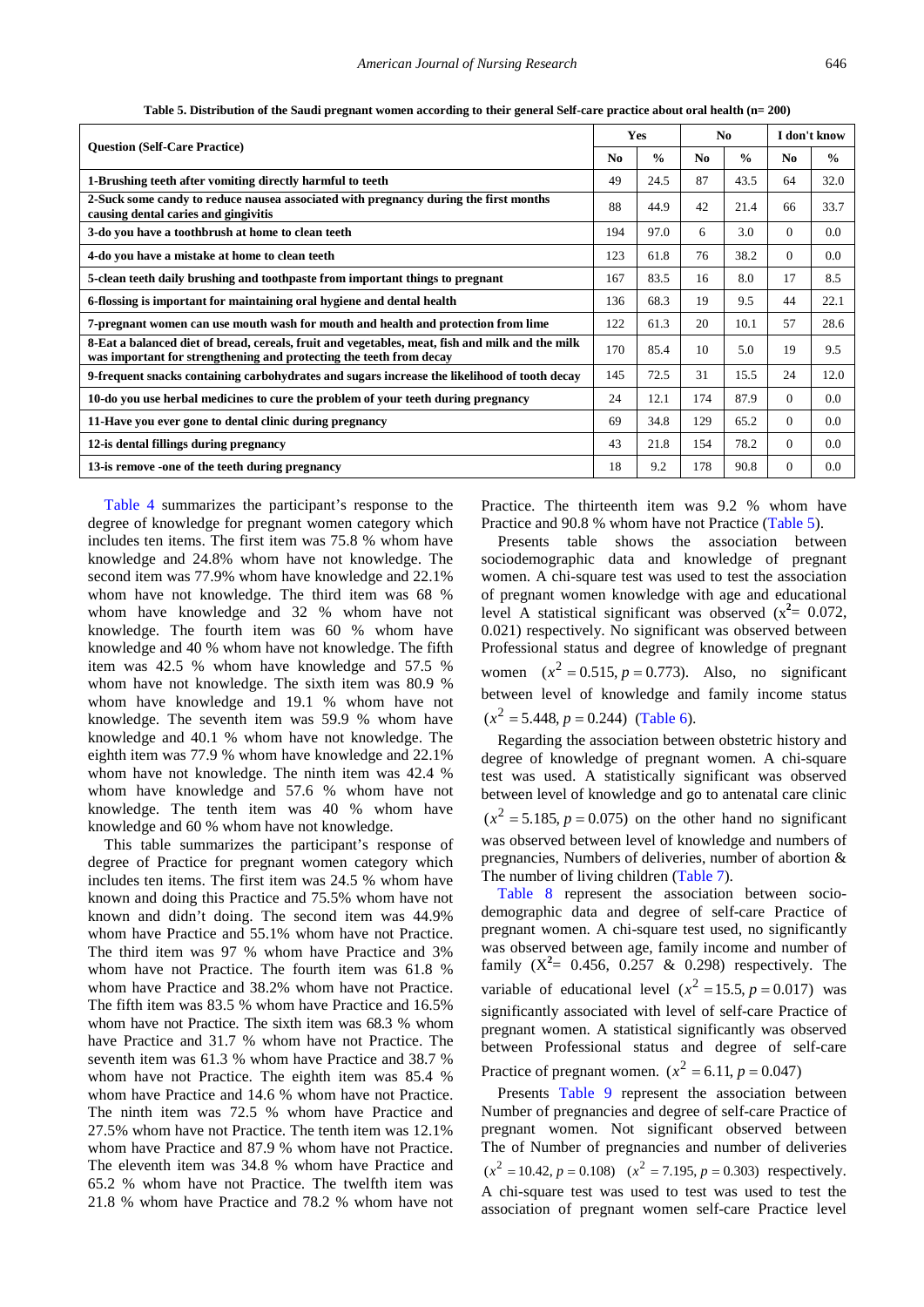with antenatal care clinic. The variable of antenatal care clinic  $(x^2 = 16.47, p = 0.00)$  was significantly associated with level of Practice of pregnant women. A significant

statistical was observed in the association between the months go to care for pregnancy and degree of self-care Practice of pregnant women.  $(x^2 = 14.815, p = 0.005)$ .

**Table 6. Relationship between level of knowledge and Socio-demographic data**

<span id="page-4-0"></span>

| <b>Items</b>                 |                  | level of knowledge |      | <b>Total</b> | $\mathbf{X}^2$ | $\boldsymbol{P}$ |
|------------------------------|------------------|--------------------|------|--------------|----------------|------------------|
|                              | <b>Excellent</b> | very good          | Poor |              |                |                  |
| Age (years)                  |                  |                    |      |              |                |                  |
| $• 17-27$                    | 4                | 15                 | 17   | 36           |                |                  |
| $• 28-38$                    | 6                | 49                 | 31   | 86           | 8.609          | 0.072            |
| $• 39-49$                    | 5                | 28                 | 44   | 77           |                |                  |
| Total                        | 15               | 92                 | 92   | 199          |                |                  |
| <b>Educational Level</b>     |                  |                    |      |              |                |                  |
| • primary-secondary          | 1                | $\overline{0}$     | 5    | 6            |                |                  |
| • intermediate               | $\theta$         | 3                  | 12   | 15           | 14.916         | $0.021*$         |
| • Secondary                  | $\overline{c}$   | 25                 | 22   | 49           |                |                  |
| · Academic                   | 12               | 64                 | 53   | 129          |                |                  |
| Total                        | $\overline{15}$  | 92                 | 92   | 199          |                |                  |
| <b>Professional status</b>   |                  |                    |      |              |                |                  |
| • Employee                   | 11               | 68                 | 63   | 142          | 0.515          | 0.773            |
| • Housewife                  | 4                | 24                 | 28   | 56           |                |                  |
| Total                        | 15               | 92                 | 91   | 198          |                |                  |
| income status                |                  |                    |      |              |                |                  |
| • less than 5000             |                  | 15                 | 20   | 36           |                |                  |
| • 5000 to 10000              | 10               | 37                 | 36   | 83           | 5.448          | 0.244            |
| • 10000 and more             | $\overline{4}$   | 40                 | 34   | 78           |                |                  |
| Total                        | 15               | 92                 | 90   | 197          |                |                  |
| The number of family members |                  |                    |      |              |                |                  |
| $• 1-3$                      | 3                | $\tau$             | 12   | 22           |                |                  |
| $• 4-7$                      | 10               | 59                 | 48   | 117          | 8.388          | 0.211            |
| $• 8-10$                     | 2                | 21                 | 20   | 43           |                |                  |
| $• 11-15$                    | $\overline{0}$   | 3                  | 9    | 12           |                |                  |
| Total                        | 15               | 90                 | 89   | 194          |                |                  |

\*Significant level at 0.05.

#### **Table 7. Relationship between Level of knowledge and obstetrical history**

<span id="page-4-1"></span>

| ${\bf X}^2$<br><b>Total</b><br>items<br><b>Excellent</b><br>Poor<br>very good<br><b>Number of pregnancies</b><br>$\overline{7}$<br>33<br>31<br>71<br>$1 - 3$<br>$4 - 6$<br>5<br>41<br>29<br>75<br>$7-9$<br>3<br>18<br>15<br>36<br>8.115<br>3<br>$10-13$<br>$\Omega$<br>10<br>13<br>15<br>92<br>88<br><b>Total</b><br>195 | P<br>0.23<br>0.572 |
|--------------------------------------------------------------------------------------------------------------------------------------------------------------------------------------------------------------------------------------------------------------------------------------------------------------------------|--------------------|
|                                                                                                                                                                                                                                                                                                                          |                    |
|                                                                                                                                                                                                                                                                                                                          |                    |
|                                                                                                                                                                                                                                                                                                                          |                    |
|                                                                                                                                                                                                                                                                                                                          |                    |
|                                                                                                                                                                                                                                                                                                                          |                    |
|                                                                                                                                                                                                                                                                                                                          |                    |
|                                                                                                                                                                                                                                                                                                                          |                    |
| <b>Numbers of deliveries</b>                                                                                                                                                                                                                                                                                             |                    |
| $1 - 3$<br>$\overline{7}$<br>38<br>33<br>78                                                                                                                                                                                                                                                                              |                    |
| $\overline{7}$<br>$\overline{35}$<br>$4 - 6$<br>41<br>83<br>4.779                                                                                                                                                                                                                                                        |                    |
| $7-9$<br>25<br>10<br>14<br>$\mathbf{1}$                                                                                                                                                                                                                                                                                  |                    |
| 3<br>$\overline{7}$<br>$10-13$<br>$\mathbf{0}$<br>10                                                                                                                                                                                                                                                                     |                    |
| 15<br><b>Total</b><br>92<br>89<br>196                                                                                                                                                                                                                                                                                    |                    |
| The number of living children                                                                                                                                                                                                                                                                                            |                    |
| $1 - 3$<br>$\overline{7}$<br>31<br>74<br>36                                                                                                                                                                                                                                                                              |                    |
| $\overline{31}$<br>$4 - 6$<br>$\overline{7}$<br>41<br>79                                                                                                                                                                                                                                                                 |                    |
| 5.083<br>$7-9$<br>12<br>23<br>$\mathbf{1}$<br>10                                                                                                                                                                                                                                                                         | 0.533              |
| $\overline{c}$<br>8<br>$10-13$<br>$\overline{0}$<br>6                                                                                                                                                                                                                                                                    |                    |
| 15<br>89<br>80<br><b>Total</b><br>184                                                                                                                                                                                                                                                                                    |                    |
| <b>Number of abortion</b>                                                                                                                                                                                                                                                                                                |                    |
| 51<br>23<br>27<br>1<br>once                                                                                                                                                                                                                                                                                              |                    |
| 8<br>twice<br>$\mathbf{1}$<br>6<br>15<br>3.919                                                                                                                                                                                                                                                                           | 0.688              |
| $\overline{0}$<br>$\overline{4}$<br>6<br>10<br>three times                                                                                                                                                                                                                                                               |                    |
| 3<br>13<br>16<br>32<br>others                                                                                                                                                                                                                                                                                            |                    |
| 5<br>$\overline{55}$<br><b>Total</b><br>48<br>108                                                                                                                                                                                                                                                                        |                    |
| Do you go for antenatal care clinic                                                                                                                                                                                                                                                                                      |                    |
| Yes<br>14<br>86<br>74<br>174                                                                                                                                                                                                                                                                                             |                    |
| 5.185<br>15<br>22<br>$\rm No$<br>6<br>$\mathbf{1}$                                                                                                                                                                                                                                                                       | 0.075              |
| <b>Total</b><br>15<br>92<br>89<br>196                                                                                                                                                                                                                                                                                    |                    |
| The month go to care for pregnancy                                                                                                                                                                                                                                                                                       |                    |
| 43<br>in the first 3 months of pregnancy<br>10<br>61<br>114<br>5.317                                                                                                                                                                                                                                                     | 0.256              |
| 19<br>in the mid 3 months of pregnancy<br>$\mathbf{1}$<br>13<br>33                                                                                                                                                                                                                                                       |                    |
| 3<br>16<br>19<br>38<br>in the last 3 months of pregnancy                                                                                                                                                                                                                                                                 |                    |
| 14<br>81<br>90<br>185<br><b>Total</b>                                                                                                                                                                                                                                                                                    |                    |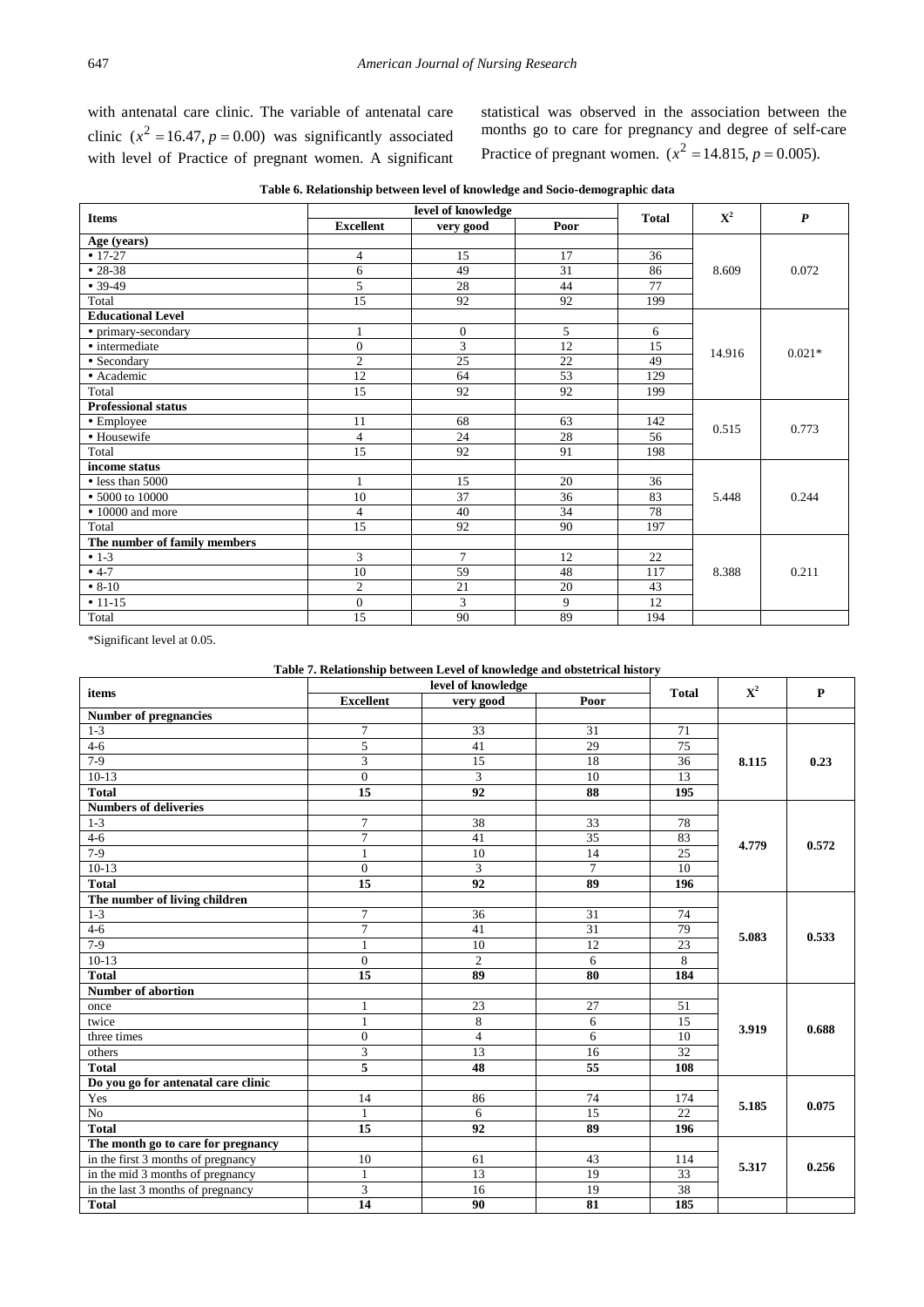<span id="page-5-0"></span>

|                              |                  | <b>Level of self-care Practice</b> |                |              |             |              |
|------------------------------|------------------|------------------------------------|----------------|--------------|-------------|--------------|
| <b>Items</b>                 | <b>Excellent</b> | very good                          | Poor           | <b>Total</b> | ${\bf X}^2$ | $\mathbf{P}$ |
| Age (years)                  |                  |                                    |                |              |             |              |
| $17-27$                      | $\overline{3}$   | 19                                 | 14             | 36           |             |              |
| 28-38                        | 12               | 52                                 | 22             | 86           | 3.641       | 0.456        |
| 39-49                        | 6                | 45                                 | 26             | 77           |             |              |
| <b>Total</b>                 | 21               | 116                                | 62             | 199          |             |              |
| <b>Educational level</b>     |                  |                                    |                |              |             |              |
| primary-secondary            | 1                | 5                                  | $\overline{0}$ | 6            | 15.5        | $0.017*$     |
| intermediate                 | $\mathbf{0}$     | 6                                  | 9              | 15           |             |              |
| secondary                    | 3                | 25                                 | 21             | 49           |             |              |
| University                   | 17               | 80                                 | 32             | 129          |             |              |
| Total                        | 21               | 116                                | 62             | 199          |             |              |
| <b>Professional status</b>   |                  |                                    |                |              |             |              |
| Employee                     | 19               | 84                                 | 39             | 142          | 6.11        | $0.047*$     |
| Housewife                    | $\overline{c}$   | 31                                 | 23             | 56           |             |              |
| Total                        | 21               | 115                                | 62             | 198          |             |              |
| <b>Income status</b>         |                  |                                    |                |              |             |              |
| less than 5000 SR            | $\mathbf{1}$     | 19                                 | 16             | 36           | 5.314       | 0.257        |
| 5000 to 10000 SR             | 10               | 48                                 | 25             | 83           |             |              |
| 10000 and more SR            | 10               | 47                                 | 21             | 78           |             |              |
| <b>Total</b>                 | 21               | 114                                | 62             | 197          |             |              |
| The number of family members |                  |                                    |                |              |             |              |
| $1 - 3$                      | $\overline{2}$   | 12                                 | 8              | 22           | 7.257       | 0.298        |
| $4 - 7$                      | 14               | 68                                 | 35             | 117          |             |              |
| $8 - 10$                     | $\overline{4}$   | 30                                 | 9              | 43           |             |              |
| $11 - 15$                    | 1                | $\overline{4}$                     | $\overline{7}$ | 12           |             |              |
| <b>Total</b>                 | 21               | 114                                | 59             | 194          |             |              |

**Table 8. Relationship between level of Self-care Practice and Socio-demographic Data of pregnant women**

\*Significant level at 0.05.

#### **Table 9. Relationship between Level of Self-care Practice and obstetrical history**

<span id="page-5-1"></span>

|                                      |                  | level of Practice |                | ${\bf X}^2$     | $\mathbf{P}$ |           |  |
|--------------------------------------|------------------|-------------------|----------------|-----------------|--------------|-----------|--|
| <b>Items</b>                         | <b>Excellent</b> | very good         | Poor           | <b>Total</b>    |              |           |  |
| <b>Number of pregnancies</b>         |                  |                   |                |                 |              |           |  |
| $• 1-3$                              | 6                | 44                | 21             | 71              |              |           |  |
| $• 4-6$                              | 13               | 39                | 23             | 75              | 10.42        | 0.108     |  |
| $•7-9$                               | $\overline{0}$   | 25                | 11             | 36              |              |           |  |
| $\cdot$ 10-13                        | $\mathbf{1}$     | 6                 | 6              | 13              |              |           |  |
| <b>Total</b>                         | 20               | 114               | 61             | 195             |              |           |  |
| <b>Numbers of deliveries</b>         |                  |                   |                |                 |              |           |  |
| $• 1-3$                              | 8                | $48\,$            | 22             | 78              |              |           |  |
| $•4-6$                               | 12               | 44                | 27             | 83              |              |           |  |
| $•7-9$                               | $\overline{0}$   | 18                | $\overline{7}$ | 25              | 7.19         | 0.303     |  |
| $• 10-13$                            | $\mathbf{1}$     | $\overline{4}$    | 5              | 10              |              |           |  |
| <b>Total</b>                         | 21               | 114               | 61             | 196             |              |           |  |
| The number of living children        |                  |                   |                |                 |              |           |  |
| $• 1-3$                              | $\overline{7}$   | 46                | 21             | 74              |              |           |  |
| $• 4-6$                              | 11               | 42                | 26             | 79              |              |           |  |
| $• 7-9$                              | $\mathbf{1}$     | 18                | $\overline{4}$ | 23              | 9.59         | 0.143     |  |
| $• 10-13$                            | $\mathbf{1}$     | $\overline{2}$    | 5              | 8               |              |           |  |
| <b>Total</b>                         | 20               | 108               | 56             | 184             |              |           |  |
| <b>Number of abortion</b>            |                  |                   |                |                 |              |           |  |
| $\bullet$ Once                       | 8                | 26                | 17             | 51              |              |           |  |
| • Twice                              | 3                | 6                 | 6              | 15              |              |           |  |
| • three times                        | $\boldsymbol{0}$ | $\overline{7}$    | 3              | 10              | 6.53         | 0.366     |  |
| • others                             | $\mathbf{1}$     | 19                | 12             | $\overline{32}$ |              |           |  |
| <b>Total</b>                         | 12               | 58                | 38             | 108             |              |           |  |
| Do you go for antenatal care clinic  |                  |                   |                |                 |              |           |  |
| $\bullet$ Yes                        | 20               | 109               | 45             | 174             | 16.47        | $0.001**$ |  |
| $\bullet$ No                         | $\mathbf{1}$     | 6                 | 15             | 22              |              |           |  |
| <b>Total</b>                         | 21               | 115               | 60             | 196             |              |           |  |
| The month go to care for pregnancy   |                  |                   |                |                 |              |           |  |
| • in the first 3 months of pregnancy | 16               | 76                | 22             | 114             |              |           |  |
| • in the mid 3 months of pregnancy   | 3                | 16                | 14             | 33              | 14.81        | $0.005**$ |  |
| • in the last 3 months of pregnancy  | $\overline{2}$   | 18                | 18             | 38              |              |           |  |
| <b>Total</b>                         | 21               | 110               | 54             | 185             |              |           |  |

\*Significant level 0.05 \*\* High significant level 0.001.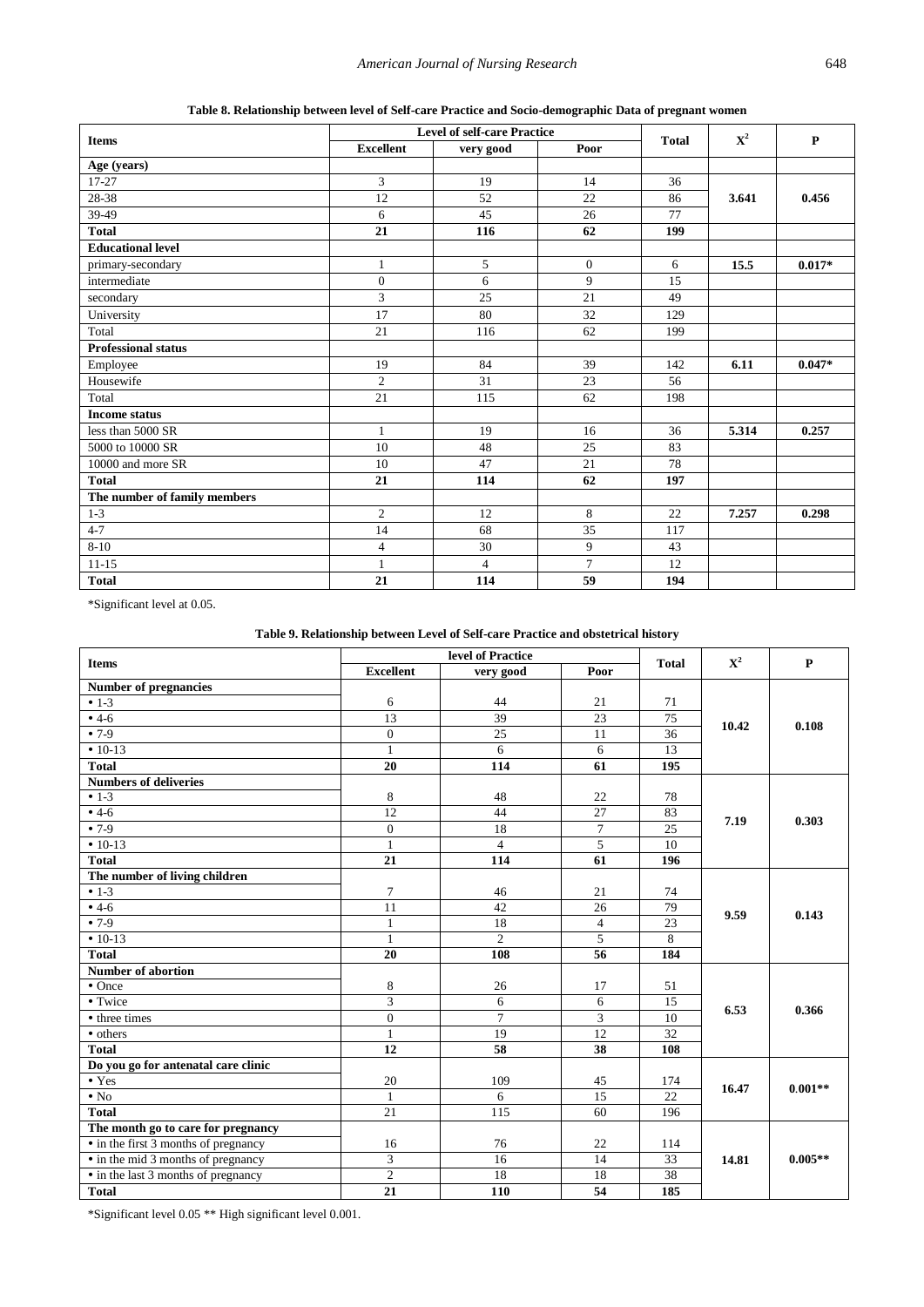<span id="page-6-0"></span>

|              |           |    |           |     | <b>Self-care Practice</b> |                |             |     |               |                                             |          |
|--------------|-----------|----|-----------|-----|---------------------------|----------------|-------------|-----|---------------|---------------------------------------------|----------|
|              |           |    | Excellent |     | very good                 | Poor           |             |     |               | <b>Total</b><br><b>Spearman Correlation</b> |          |
|              |           | No | $\%$      | No  | $\%$                      | N <sub>0</sub> | $\%$        | No  | $\frac{0}{0}$ |                                             |          |
|              | Excellent | ◠  | 1.5       | 12  | 6.0                       |                | $_{0.0}$    | 15  | 7.5           |                                             |          |
| knowledge    | very good | 14 | 7.0       | 64  | 32.0                      | 15             | '.5         | 93  | 46.5          | 0.414                                       | $0.001*$ |
|              | Poor      |    | 2.0       | 41  | 20.5                      | 47             | 23.5        | 92  | 46.0          |                                             |          |
| <b>Total</b> |           | 21 | 10.5      | 117 | 58.5                      | 62             | <b>31.0</b> | 200 | 100.0         |                                             |          |

**Table 10. Correlation between level of Knowledge and level of Self-care practice**

\* High significant level 0.001.

There is highly significant correlation (Spearman Correlation  $=0.414$ , p-value $=0.001$ ). They are strong. Positive correlation between knowledge and practice [\(Table 10\)](#page-6-0)

# **3. Discussion**

Good oral health during pregnancy can not only improve the health of the pregnant mother but also potentially the health of the child. The present study aims to assess the knowledge and Self-care practice toward oral health during pregnancy among Saudi women.

The majority of women in this study between 28-38 years old with university degree educational level About 38.5% of the sample pregnant for 4-6 months and those people need more health education about calcium and vitamin D deficiency and this reflects that the Saudi women like to pregnant for several time, as a maternal nurse must put more attention for these women.

Related to the degree of knowledge about oral health this study shows about 45% of participants have poor knowledge in state of income state very good and the mother attends in early prenatal care, still this of women high risk group. Study of  $[16]$ , found that 43% of women surveyed reported having heard about the possible connection between health in pregnancy and oral health and 39% thought that tooth and gum problems could affect outcomes of pregnancy.

On other study have shown periodontal disease to be significant risk factor for pregnancy outcomes as preterm low birth weight [\[19,25,26\].](#page-7-9) In other study mothers were not certain about this relationship, therapy indicating that pregnant women require education on oral health maintenance and the link between oral health of the mother and overall health of the newborn (Turkish Women's self-reported knowledge and behavior towards oral health during pregnancy).

Another finding of this analysis, about (75.5) didn't know about the harmful of brushing the teeth directly after vomiting. The majority of the pregnant women in this study (97 %) they have toothbrush and about (61.8) they have mistaken. The finding of the present study was (31.7) they didn't use flossing on oral health practice However, there were a few questions on basic oral health that Saudi women missed as the majority of women did not know what plaque was and that the best time to floss is before brushing. This indicates that women were not aware of certain oral health practices that may help reduce periodontal disease, a finding that is also supported by previous studies. This shows that in three different populations, women's oral health knowledge, although

adequate in most areas, can use some improvement. This is important information that dentists should know as it may have implications on the information they give women. Furthermore, these women will soon be mothers, who will influence their children's oral health. Although this study was not focused on children's oral health, this issue is one that future research can further explore [\[4,8,17,18\]](#page-7-2)**.**

According to study among Turkish women's toward oral health during pregnancy, many women do not seek dental care during their pregnancy, and those who do often confront unwillingness by dentists to provide care [\[19,20,21\].](#page-7-9)

In this study, some of the important knowledge found to be poor among the pregnant women, Like Vomiting with nausea in the first months contain acids damage the outer layer of the teeth while (57.5%) they didn't know. Nausea and vomiting during pregnancy cause extensive erosion of the tooth surface leading to deteriorating oral health status which has been associated with adverse pregnancy outcomes such as pre-term births, development of pre-eclampsia and delivery of a "small-for-gestational-age" infant. It is imperative however; that management of nausea and vomiting should involve measures targeted at reducing the effects of the hydrochloric acid content of gastric juice on the teeth as well as improve oral hygiene practices to prevent poor oral healt[h \[22,23,24\].](#page-7-10)

In the present study there was a significant relationship between the level of self-care practice about oral health during pregnancy and level of knowledge, the majority of women did not know what plaque was and that the best time to floss is before brushing. This indicates that women were not aware of certain oral health practices that may help reduce periodontal disease, a finding that is also supported by previous studies [\[27,28\].](#page-8-0) This represent that three different populations, women's oral health knowledge, although adequate in most areas, can use some improvement. This is important information that dentists should know as it may have implications on the information they give women. Furthermore, these women will soon be mothers, who will influence their children's oral health. Although this study was not focused on children's oral health, this issue is one that future research can further explore [\[1,29,30\]](#page-7-0) Saudi women's knowledge was lacking in certain important areas of oral health Self-care practices specific to pregnancy. For example, most women did not know that pregnancy a reason of why Saudi women were not aware of these pregnancy-specific oral health practices. By not attending dental check-ups, they may be missing out on receiving pertinent information from their dentists. Previous studies have also found that women tend to decrease or stop attending dental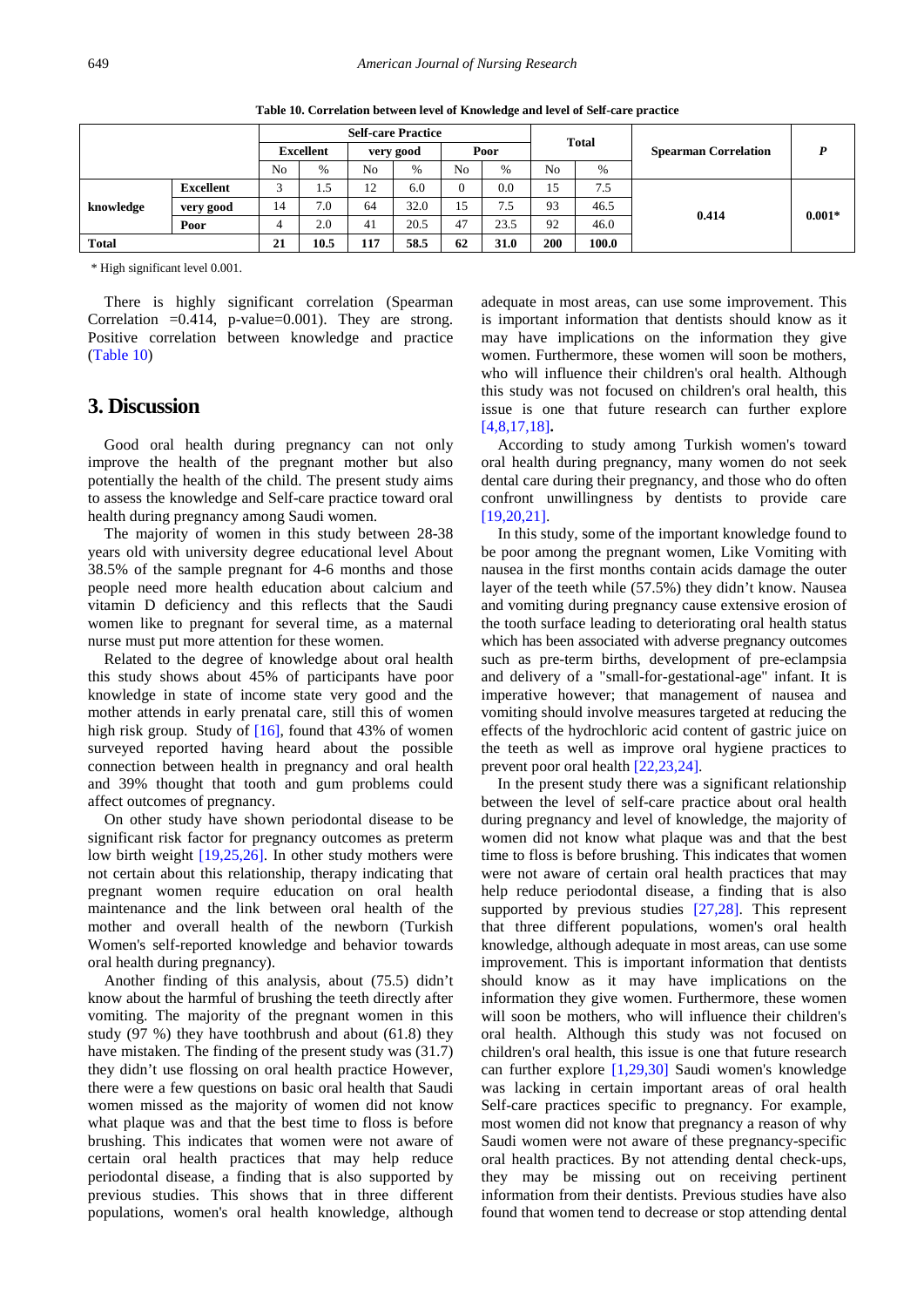check-ups during their pregnancy. Thus, it is important for dentists and health care practitioners to recognize that even women with dental insurance and regular dental check-up attendance before pregnancy may still need to be encouraged to continue during pregnancy [\[8,32,33,34\].](#page-7-4)

Previous studies have shown periodontal disease to be a significant risk factor for pregnancy outcomes such as pre –term low birth weight .In the present study, mothers were not certain about this relationship, thereby indicating that pregnant women require education on oral health maintenance and link between oral health of the mother and overall health of the new born [\[35,36\].](#page-8-1) 

According to the association of women's health, Obstetric and neonatal nurses American Academy of Pediatric Dentistry [\[37\],](#page-8-2) stated most of the mothers do not go for dental care during pregnancy, In addition, only 34% of Medicaid – insured pregnant women see a dentist, whereas 55% of pregnant women with private insurance carriers do. The finding of the present study indicated about (65.2) of pregnant women didn't go to dental clinic during their pregnancy.

The oral health guidelines encourage dentists to provide regular dental care for pregnant women and recommends that prenatal practices initiate oral health programs at time of prenatal visit. They also stress the importance of active communication between dental, prenatal and paediatric care providers for purposes of better risk assessment, referral and intervention [\[14,38,39,40\].](#page-7-11)

# **4. Conclusions and Recommendations**

Saudi pregnant women, despite having knowledge that adverse pregnancy events related to oral health, didn't seek oral care during pregnancy. We can less likely to have dental problems during pregnancy if you already have good oral hygiene habits. Prenatal care offers one of the best time for addressing oral health in Saudi pregnant women, with each prenatal visit are scheduled. And the visit focus on, oral health care, treatment and education.

## **5. Recommendations**

Developing health education programme should be built in to antenatal care unit, primary health care and hospital. Conduct careful screening of oral risks, and assist women in obtaining regular dental care are essential elements of oral health in prenatal programs.

# **References**

- <span id="page-7-0"></span>[1] National Organization of Nurse Practitioner Faculties. (2014). Nurse practitioner core competencies with suggested curriculum content. Retrieved from http://c.ymcdn.com/sites/nonpf.siteym.com/resource/resmgr/Comp etencies/NPCoreCompsContent FinalNov20.pdf.
- [2] Ozen, B., Ozer, L., Başak, F., Altun, C., & Açıkel, C. (2012). Turkish women's self-reported knowledge and behavior towards oral health during pregnancy. Med Princ Pract, 21(4), 318-322.
- <span id="page-7-1"></span>[3] [George A, Shamim S, Johnson M, Ajwani S, Bhole S, Blinkhorn](https://www.ncbi.nlm.nih.gov/pubmed/21599842)  [A,. Periodontal treatment during pregnancy and birth outcomes: A](https://www.ncbi.nlm.nih.gov/pubmed/21599842)  [meta-analysis of randomised trials.](https://www.ncbi.nlm.nih.gov/pubmed/21599842) Int J Evid Based Healthc. (2011); 9: [122-47.](https://www.ncbi.nlm.nih.gov/pubmed/21599842)
- <span id="page-7-2"></span>[4] Shenoy R, Chacko V. Utilization of dental services due to dental pain by pregnant women in India: A qualitative analysis. J Interdiscip Dent. (2013); 3: 18-20.
- [5] Alves, R., Ribeiro, R., Costa, L., Leles, C., Freire, M., & Paiva, S.. Oral Care during Pregnancy: Attitudes of Brazilian Public Health Professionals. [Article]. International Journal of Environmental Research and Public Health, (2012) 9(10), 3454-3464.
- [6] Hashim, R., & Akbar, M. (2014). Gynecologists' knowledge and attitudes regarding oral health and PD leading to adverse pregnancy outcomes. Journal of International Society of Preventive & Community Dentistry, 4(Suppl. 3), S166-S172.
- <span id="page-7-3"></span>[7] Sheha E., Hassan H., Gamel W. Association between pre-pregnant overweight and obesity and periodontal disease during pregnancy: a cross sectional study. International Journal of Studies in Nursing. 2018; 3(1): 1-21.
- <span id="page-7-4"></span>[8] Wu, M., Chen, S.-W., & Jiang, S.-Y. Relationship between gingival inflammation and pregnancy. Mediators of Inflammation, 2015, 623427.
- [9] [Corbella, S., Taschieri, S., Del Fabbro, M., Francetti, L.,](http://dx.doi.org/10.3290/j.qi.a34980)  [Weinstein, R., & Ferrazzi, E. Adverse pregnancy outcomes and](http://dx.doi.org/10.3290/j.qi.a34980)  [periodontitis: A systematic review and meta-analysis exploring](http://dx.doi.org/10.3290/j.qi.a34980)  [potential association. Quintessence International, \(2016\).47\(3\),](http://dx.doi.org/10.3290/j.qi.a34980)  [193-204.](http://dx.doi.org/10.3290/j.qi.a34980)
- [10] Eke, P. I., Dye, B. A., Wei, L., Thornton-Evans, G. O., & Genco, R. J.. Prevalence of periodontitis in adults in the United States: 2009 and 2010. Journal of Dental Research, (2012) 91(10), 914-920.
- <span id="page-7-5"></span>[11] Gogeneni, H., Buduneli, N., Ceyhan-O" ztu"rk, B., Gu"mu"s, , P., Akcali, A., Zeller, I., O¨ zc¸aka, O¨ . Increased infection with key periodontal pathogens during gestational diabetes mellitus. Journal of Clinical Periodontology, (2015). 42(6), 506-512.
- <span id="page-7-6"></span>[12] Raman deep, Singh Gambhir, Ashutosh Nirola, Tarun Gupta, Tegbir Singh Sekhon, Samir Anand (2015) Oral health knowledge and awareness among pregnant women in India: A systematic review.
- [13] [Erin Hartnett, Judith Haber, Barbara Krainovich-Miller, Abigail](http://dx.doi.org/10.1016/j.jogn.2016.04.005)  [Bella, Anna Vasilyeva, and Julia Lange Kessle ;](http://dx.doi.org/10.1016/j.jogn.2016.04.005) Oral Health in [Pregnancy JOGNN, 45, 565-573](http://dx.doi.org/10.1016/j.jogn.2016.04.005) July–August 2016, Pages 565- [573.](http://dx.doi.org/10.1016/j.jogn.2016.04.005)
- <span id="page-7-11"></span>[14] [Haber, J., Hartnett, E., Allen, K., Hallas, D., Dorsen, C., Lange-](http://dx.doi.org/10.2105/AJPH.2014.302495)[Kessler, J. Wholihan, D. Putting the mouth back in the head:](http://dx.doi.org/10.2105/AJPH.2014.302495)  [HEENT to HEENOT. American Journal of Public Health,](http://dx.doi.org/10.2105/AJPH.2014.302495)  [\(2015\).105\(3\), 437-441.](http://dx.doi.org/10.2105/AJPH.2014.302495)
- <span id="page-7-7"></span>[15] Cigna Corporation. Healthy smiles for mom and baby: Insights into expecting and new mothers' oral health habits. Retrieved from http://www.cigna.com/assets/docs/newsroom/cigna-study-healthysmiles-for-mom-and-baby- (2015).
- <span id="page-7-8"></span>[16] Vt, H., T, M., T, S., Nisha V, A., & A, A.. Dental considerations in pregnancy-a critical review on the oral care. J Clin Diagn Res, (2013) 7(5), 948-953.
- [17] Azofeifa, A., Yeung, L. F., Alverson, C. J., & Beltra´n-Aguilar, E. Oral health conditions and dental visits among pregnant and nonpregnant women of childbearing age in the United States, National Health and Nutrition Examination Survey, 1999-2004. Preventing Chronic Disease, (2014). 11, E163.
- [18] Jiang, H., Xiong, X., Buekens, P., Su, Y., & Qian, X. (2015). Use of mouth rinse during pregnancy to improve birth and neonatal outcomes: a randomized controlled trial. BMC Pregnancy Childbirth, 15(1), 311.
- <span id="page-7-9"></span>[19] Buerlein J, Peabody H, Santoro K. NIHCM Foundation. Improving Access to Perinatal Oral Health Care: Strategies and Considerations for Health Plans: Issue Brief July 2010. National Institute for Health Care Management. Available from: www.nihcm.org/pdf/NIHCM-OralHealth-Final.pdf. [Last accessed on 2014 Dec 01].
- [20] George A, Johnson M, Blinkhorn A, Ajwani S, Bhole S, Yeo AE,. The oral health status, practices and knowledge of pregnant women in south-western Sydney. Aust Dent J. 2013; 58: 26-33.
- [21] Bamanikar S, Kee LK. Knowledge, attitude and practice of oral and dental healthcare in pregnant women. Oman Med J. (2013); 28: 288-91.
- <span id="page-7-10"></span>[22] Paul Y, Singh P, Singla P, Rathore S, Vaid R. (2014) Periodontal health – Awareness among pregnant females in semi urban population of Chandigarh – A cross-sectional survey. BFUDJ; 5: 49-53.